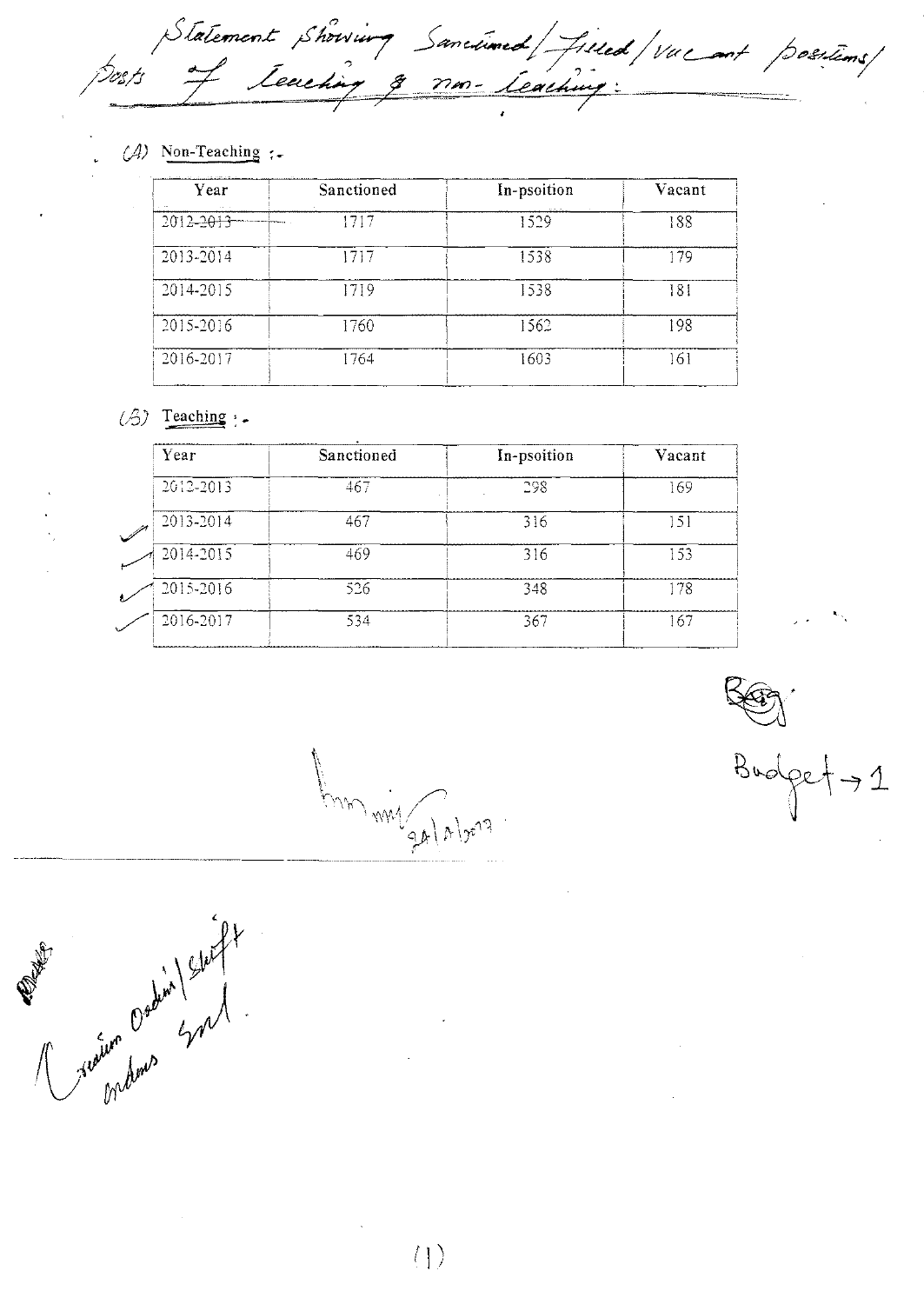# OF KASHMIR, SRINAGAR.



## ORDER

Pursuant to the University Council Resolution adopted at its meeting held on 19/10/2012, sanction is accorded the conversion of post of G9-ordinator carrying the Pay Band of Rs. 37400-67000 with AGP of Rs.9000/- to that of two (02) posts of Assistant Professors in the Pay Band of Rs.15600-39100 with AGP of *Rs.60001-* in the Directorate of Distance Education without any change in the head of account.

Byorder,

 $\sqrt{5}$ Assist**a**nt Registrar, (Budget & Creation)  $\mathcal{L}$  .  $\mathcal{L}$ 

 $(2)$ 

~ ...

No: F(Conv-Coordinator)Bgt/KU/13 /  $26$ . Date:- May $\sqrt{\zeta}$ , 2013

do  $\bigotimes_{k=1}^{\infty} \bigotimes_{k=1}^{\infty} \bigotimes_{k=1}^{\infty}$ 

 $ext' \sim t$  , free two means. 4

 $\frac{6}{\sqrt{2}}\sqrt{3}$  . Julhe medings

 $\setminus$   $\setminus$   $\setminus$   $\setminus$   $\setminus$   $\setminus$   $\setminus$   $\setminus$ 

Copy to the:-

 $j^{\prime\prime}$  creed fut

 $V^{\sim}$   $W^{\sim}$ 

- /Director, Directorate of Distance Education;
- 2. Deputy Registrar (Teaching Wing / Recruitment Cell / Accounts);
- 3. Special . Secretary to Vice-Chancellor for kind information of the Vice-Chancellor;
- 4. Assistant Registrar (General). This has reference to his endorsement made on University Council Resolution dated 19.10.2012 on item *«* No. 05;
- 5. Sr. P.A to Registrar for kind information of the Registrar; 6. File.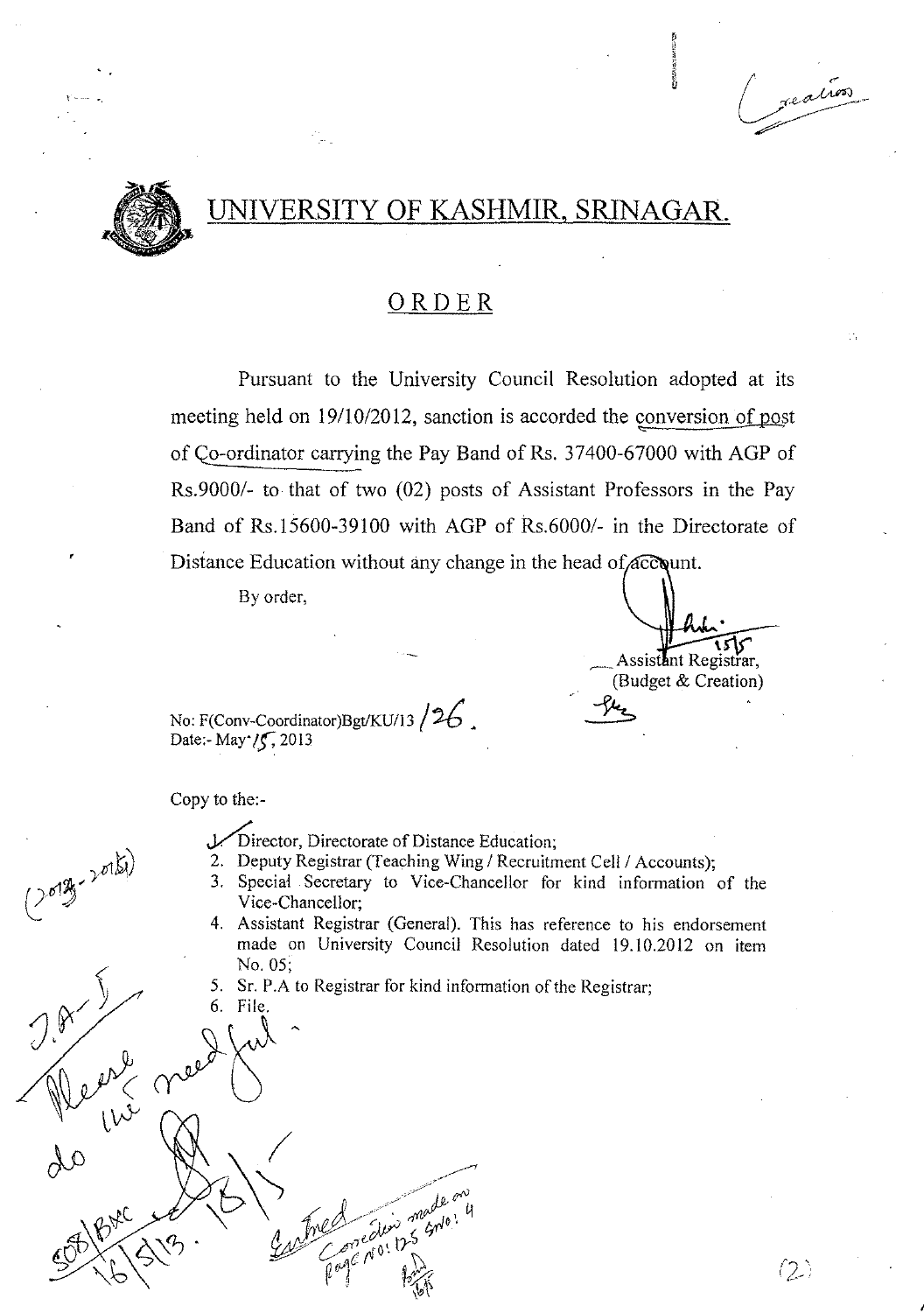

 $\sum_{i=1}^n$ 

*'/ .F' •••.* I • t .

## UNIVERSITY OF KASHMIR, SRINAGAR.

### ORDER

Pursuant to University Council Resolution adopted at its meeting held on 22.04.2013, sanction is hereby accorded to the creation of Teaching and Non-Teaching positions for upcoming satellite / offsite campuses at Leh, Kargil and Kupwara for introducing various camp-wise programmes detailed below for each campus:-

#### Leh Campus

- l. School of Earth Sciences (Masters in Geology);
- 2. School of Humanities (Masters in Buddhist Studies)
- 3. School of Management Studies (Masters in Taves Tourism).

| S.No   |    | <b>Positions</b>           | No.<br>оf<br><b>Positions</b> | Pay Band    | <b>AGP/GP</b> |
|--------|----|----------------------------|-------------------------------|-------------|---------------|
| $\sim$ | Η. | Associate Professor        | $03$ (three)                  | 37400-67000 | 9000          |
|        | 2. | <b>Assistant Professor</b> | 12 (twelve)                   | 15600-39100 | 6000          |
|        | 3. | Assistant Registrar        | $01$ (One)                    | 15600-39100 | 540Q          |
|        | 4. | Section Officer            | $01$ (One)                    | 9300-34800  | 4600          |
|        | 5. | Professional Assistant     | $01$ (One)                    | 9300-34800  | 4200          |
|        | 6. | <b>Technical Assistant</b> | $01$ (one)                    | 5200-20200  | 2800          |
|        | 7. | Junior Assistant           | $02$ (two)                    | 5200-20200  | 1900          |
|        | 8. | Orderly                    | $03$ (three)                  | 4440-7440   | 1300          |

#### Kargil Campus

- 1. School of Life Sciences (Masters in Botany)
- 2. School of Humanities (Masters in Arabic)
- 3. School of Information Technology (Masters in Information Technology and Tourism)

| SNO | <b>Positions</b>           | No.<br><b>Positions</b> | Pay Band                    | AGP/GP |
|-----|----------------------------|-------------------------|-----------------------------|--------|
|     | Associate Professor        | $03$ (three)            | 137400-67000                | 9000   |
|     | <b>Assistant Professor</b> |                         | 12 (twelve)   $15600-39100$ | 6000   |
|     | <b>Assistant Registrar</b> | $01$ (One)              | $15600 - 39100$             | 5400   |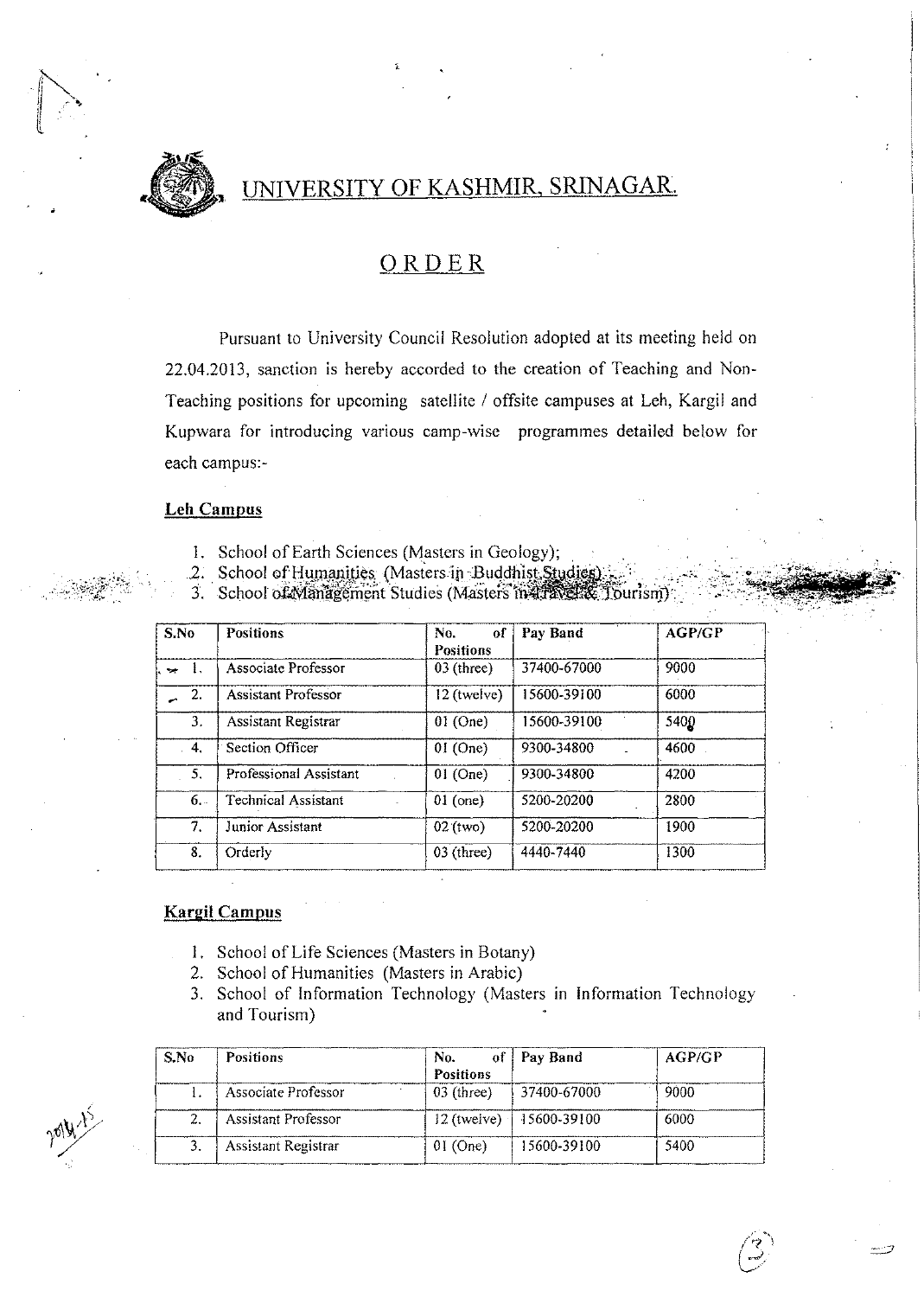| 4.   | Section Officer               | $01$ (One)   | 9300-34800 | 4600 |
|------|-------------------------------|--------------|------------|------|
|      | <b>Professional Assistant</b> | $01$ (One)   | 9300-34800 | 4200 |
| -6.  | Technical Assistant           | $01$ (one)   | 5200-20200 | 2800 |
| . 7. | Junior Assistant              | $02$ (two)   | 5200-20200 | 1900 |
| -8.  | Orderly                       | $03$ (three) | 4440-7440  | 1300 |

#### Kupwara Campus

- 1. School of Environmental Studies (Energy Studies)
- 2. School of Basic Sciences (Physics) .
- 3. School of Applied Sciences (Nanotechnology)

| S.No | <b>Positions</b>           | of<br>No.<br><b>Positions</b> | Pay Band    | AGP/GP |
|------|----------------------------|-------------------------------|-------------|--------|
| 1.   | Associate Professor        | $03$ (three)                  | 37400-67000 | 9000   |
| 2.   | <b>Assistant Professor</b> | $12$ (twelve)                 | 15600-39100 | 6000   |
| 3.   | Assistant Registrar        | $01$ (One)                    | 15600-39100 | 5400   |
| 4.   | Section Officer            | $01$ (One)                    | 9300-34800  | 4600   |
| 5.   | Professional Assistant     | $01$ (One)                    | 9300-34800  | 4200   |
| 6.   | Technical Assistant        | $01$ (one)                    | 5200-20200  | 2800   |
| 7.   | Junior Assistant           | $02$ (two)                    | 5200-20200  | 1900   |
| 8.   | Orderly                    | $03$ (three)                  | 4440-7440   | 1300   |

The above creation, however, is subject to funding by State Government.

والمساورية

By Order,

45 positions (2015-16)

No. F (Creation-Teaching-N.Teaching)Bgt/Creation/KU/13 Dated:-July ,2013

Copy to the:-

- Dean Academic Affairs;
- Director, Leh/Kargil & Kupwara Campuses;
- Special Secretary to Vice-Chancellor for kind information of the Vice-Chancellor;
- Deputy Registrar (Gen. Admn. *I* Administration Teaching Wing);
- Deputy Registrar (Recruitment Cell), these positions shall not be advertised till funding for the purpose is sanctioned by the State Government;
- Deputy Registrar (Accounts) ;
- P.S to Registrar for kind information of the Registrar;
- Master File;
- File.

 $\sum$   $\vert \cdot \rangle$ Assistant Registrar (Budget & Creation).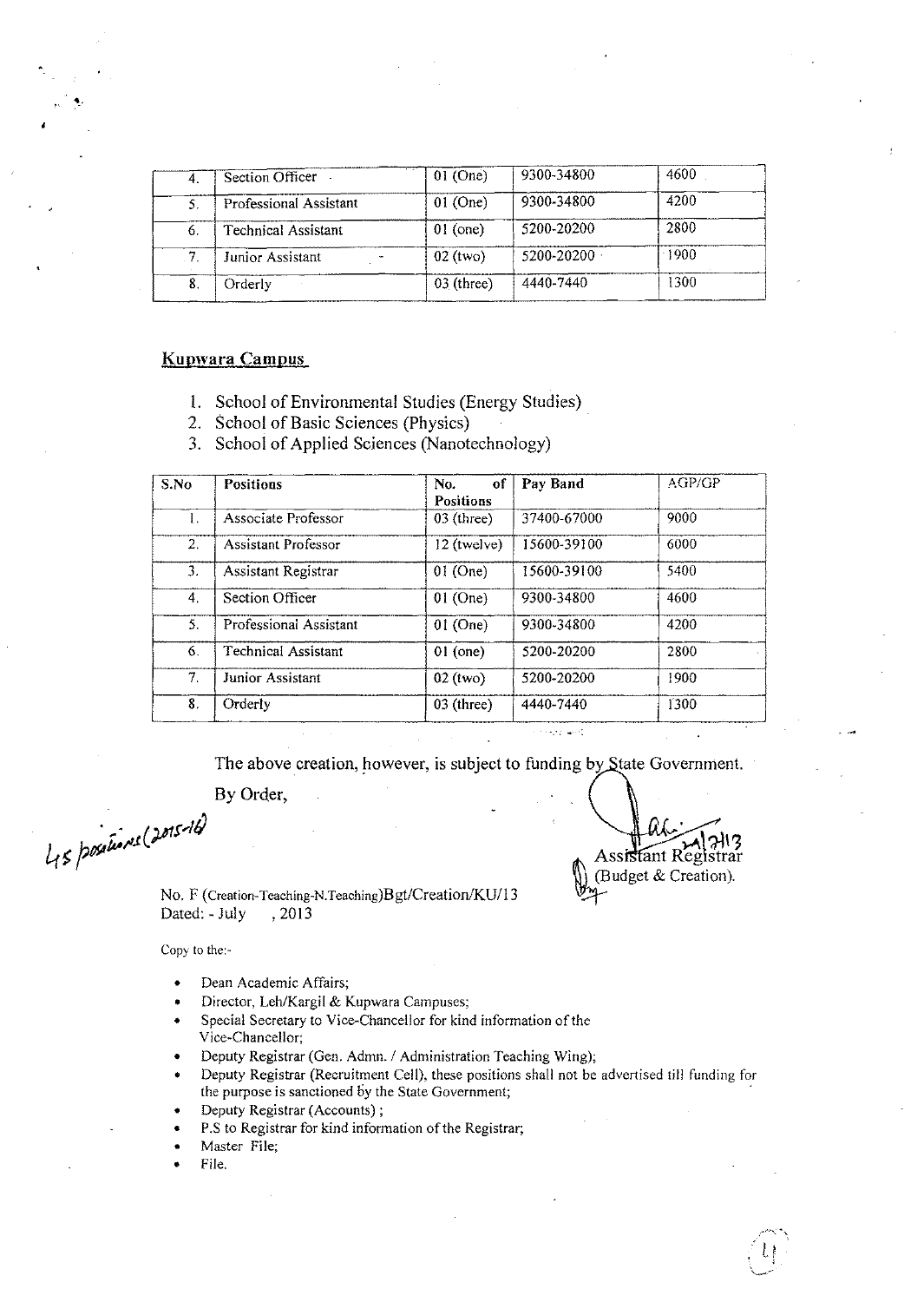KU2017 BUCR - 788 ERSITY OF KASHMIR<br>Hazratbal, Srinagar-190006 UNIVERSITY OF KASHMIR **ORDER**  ċ

Sub: Shifting of 25 positions of Assistant Professors created under UGC 12<sup>th</sup> Plan. Ref: University Council resolution on Item No. 12 dated 22.04.2017.

The Vice-Chancellor has authorized shifting of the following 25 positions of Assistant Professors created under UGC 12<sup>th</sup> Plan to Revenue (erstwhile Non-Plan) Budget on the existing terms and conditions. **by a finite of the conditions** *failured Page* 

| S.No. | Department/Centre/Unit                                     | No. of Positions                          |                    |
|-------|------------------------------------------------------------|-------------------------------------------|--------------------|
|       | Social Work                                                | Two (02) $\bar{\boldsymbol{\mathcal{X}}}$ | 99/384             |
| è     | Shah-I-Hamdan Institute of Islamic Studies                 | One $(01)$ $\vee$                         |                    |
| 13    | Psychology                                                 | Two (02) ન∕                               |                    |
| Đ     | <b>Environmental Science</b>                               | One $(01)$                                |                    |
| 5     | Law                                                        | Three $(03) \sim$                         | 126/1617918        |
|       | College of Engineering, Zakura Campus                      | Nine $(09)$                               | 4.4                |
|       | South Campus                                               | Two (02)                                  | $140/32/33$ $\chi$ |
| ලි    | Linguistics                                                | One (01)<br>سملية                         |                    |
|       | History                                                    | One $(01)$                                |                    |
|       | UNESCO Mandanjeet Singh<br>Institute of<br>Kashmir Studies | Two (02)                                  |                    |
|       | Geography & Regional Development                           | One $(01)$                                | $\mathcal{E}$ //   |
| Total |                                                            | Twenty Five (25)                          |                    |

The above, however shall be subject to funding by the State Government at Revised Estimate (R.E) 2017-18 Stage. Till funding for the above purpoae js allotted/sanctioned by the State Government these twenty five (25) positions shall continue to receive their salary from the Plan side.

**By Order,** 

No: - F (Shifting Asst. Professors)Bgt/KU/17 Dated: - August **/6.** 2017

Copy to:-

- *»: Concerned Heads* 0/ *Departments:*
- >- *Joint Registrar. Development:*
- >- *Deputy Registrar. Accounts/T W:*
- **>-** *Assistant Registrar. Recruitment:*
- <sup>-</sup> *P.S to Registrar for king information of the Registrar:*
- <sup>-</sup> *PRO to Vice-Chancellor for information of the Vice-Chancellor:*
- >- *Concerned:*
- >- *File.*

 $\bigcap_{\alpha\in\mathbb{N}}$  $16.8.2077$ Jo~t **Registrar**  Budket & Creation *IJ>* 



 $\downarrow$ 

).